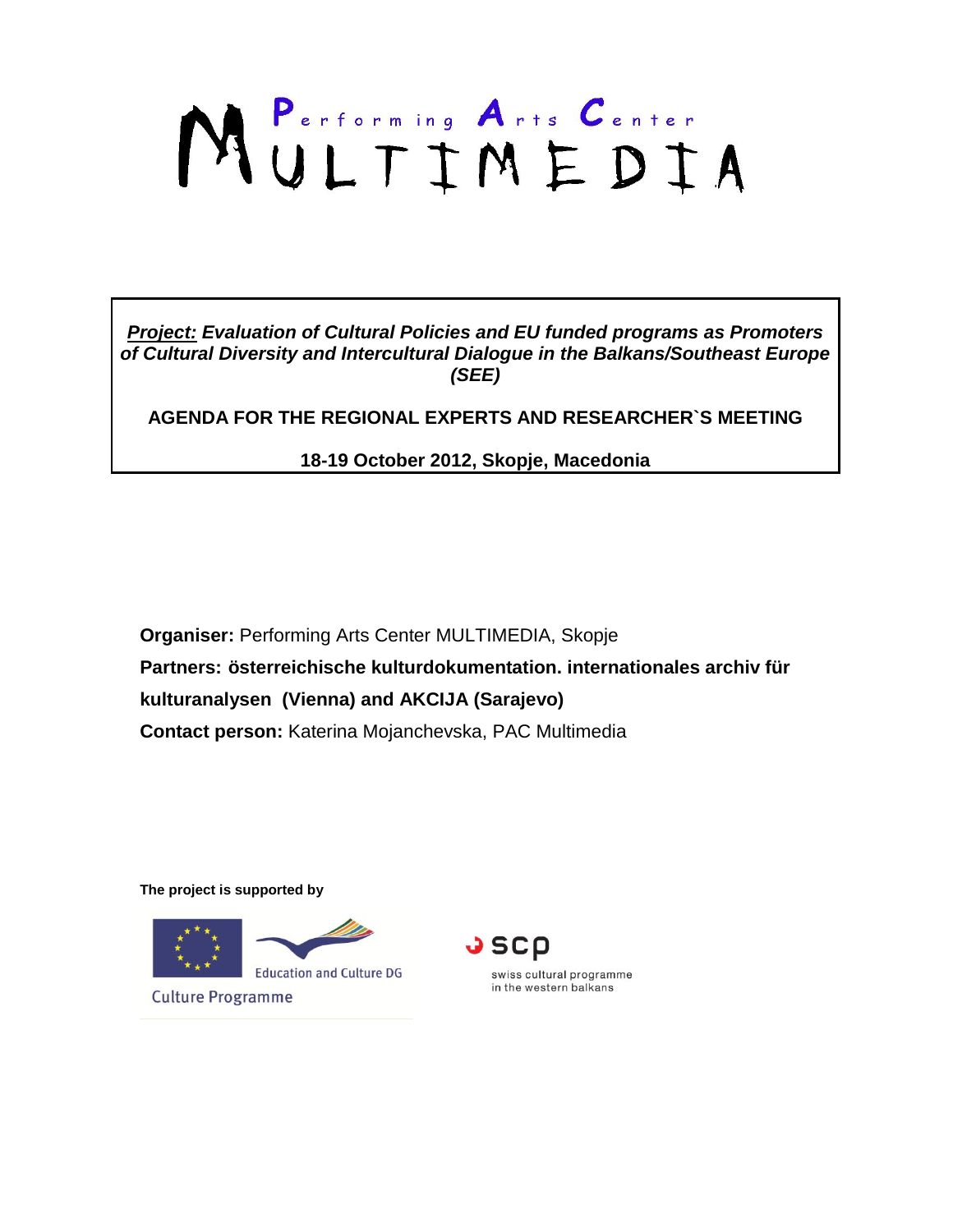# **WORKING PLAN**

### **Day 1: 17 October 2012 (Wednesday)**

Arrival of the participants

Accommodation at Hotel QUEENS in Skopje

**Day 2: 18 October 2012 (Thursday)**

09.00 - 09.30 *Presentation of the project and the Methodological framework:* **Evaluation of Cultural Policies and EU funded programs as Promoters of Cultural Diversity and Intercultural Dialogue in the Balkans/Southeast Europe (SEE***)* Presented by the project leader and partners

# 09.30 – 11.00 *Current situation and practices in Cultural Diversity and Intercultural Dialogue in the EU (Austria) and in the Balkan countries Bosnia and Herzegovina, Croatia, Macedonia, Serbia and Montenegro) <sup>1</sup>*

Mr. Wagner Gottfied, Austria, *EU approach to Intercultural Dialog and Cultural Diversity: context, practices and challenges*

Ms. Maja Muhic, Macedonia, *Perspectives on Intercultural Dialog and Cultural Diversity in Macedonia: context, practices and challenges*

Ms. Milena Dragicevic Sesic, *Perspectives on Intercultural Dialog and Cultural Diversity in Serbia: context, practices and challenges*

Ms. Aida Cengic, Bosnia and Herzegovina, *Perspectives on Intercultural Dialog and Cultural Diversity in BiH: context, practices and challenges*

Ms. Nada Svob-Djokic, Croatia, *Perspectives on Intercultural Dialog and Cultural Diversity in Croatia: context, practices and challenges*

Mr. Janko Ljumovic, *Perspectives on Intercultural Dialog and Cultural Diversity in Montenegro: context, practices and challenges*

11.00-11.30Coffee break

l

 $1$  10 minutes presentation reflecting on best practice, publications, studies, research and work context, practices and current situation in the respective country on the subject of Intercultural Dialog and Cultural Diversity